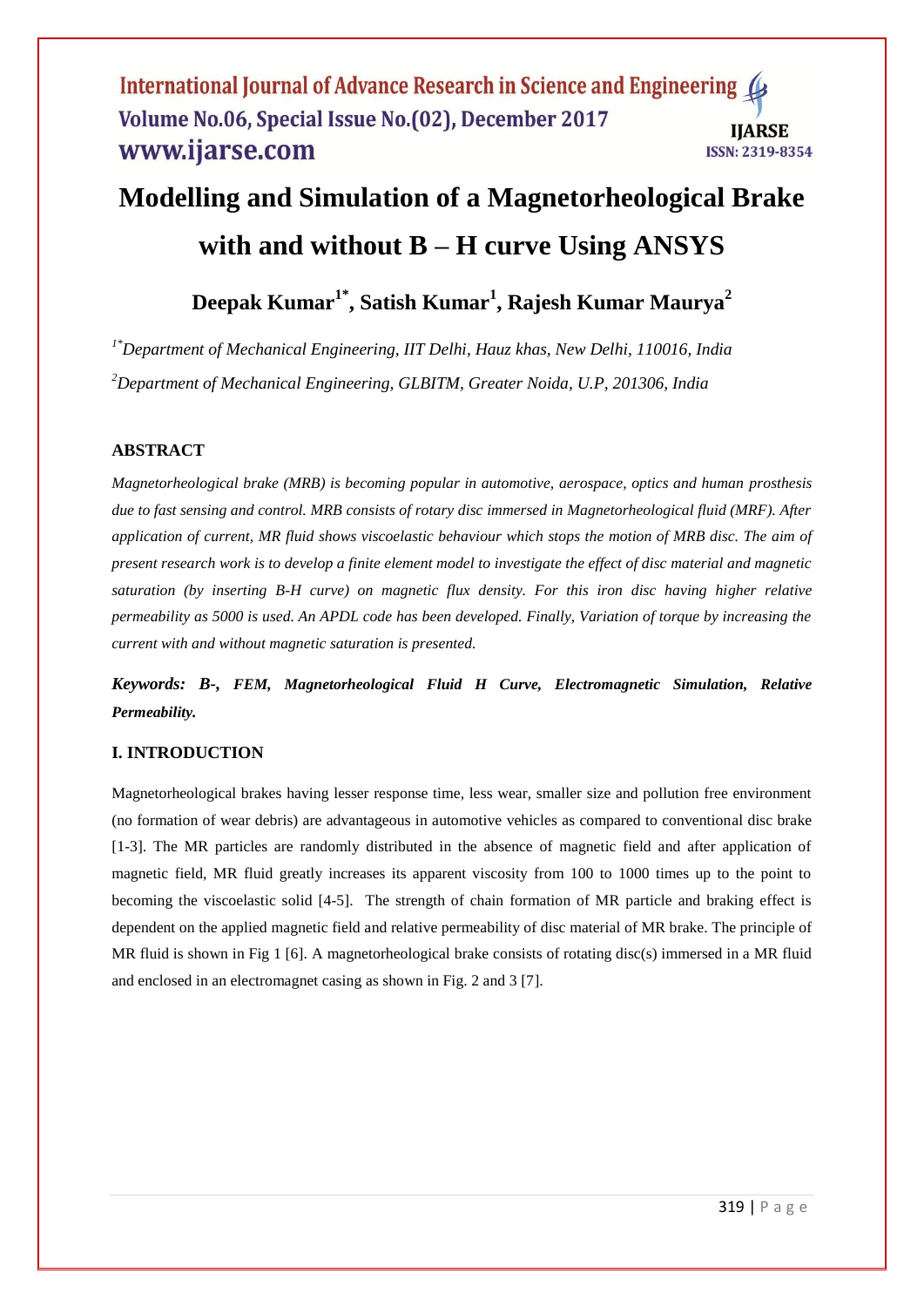## International Journal of Advance Research in Science and Engineering 4 Volume No.06, Special Issue No.(02), December 2017 **IJARSE** www.ijarse.com ISSN: 2319-8354



**Fig 1. MR Fluid Principle [6].**



**Fig 2. Rndom Adistribution Of MR Particle In The Absence Of Magnetic Field [6].**



**Fig 3. Alignment of MR particle in the presence of magnetic field [6]**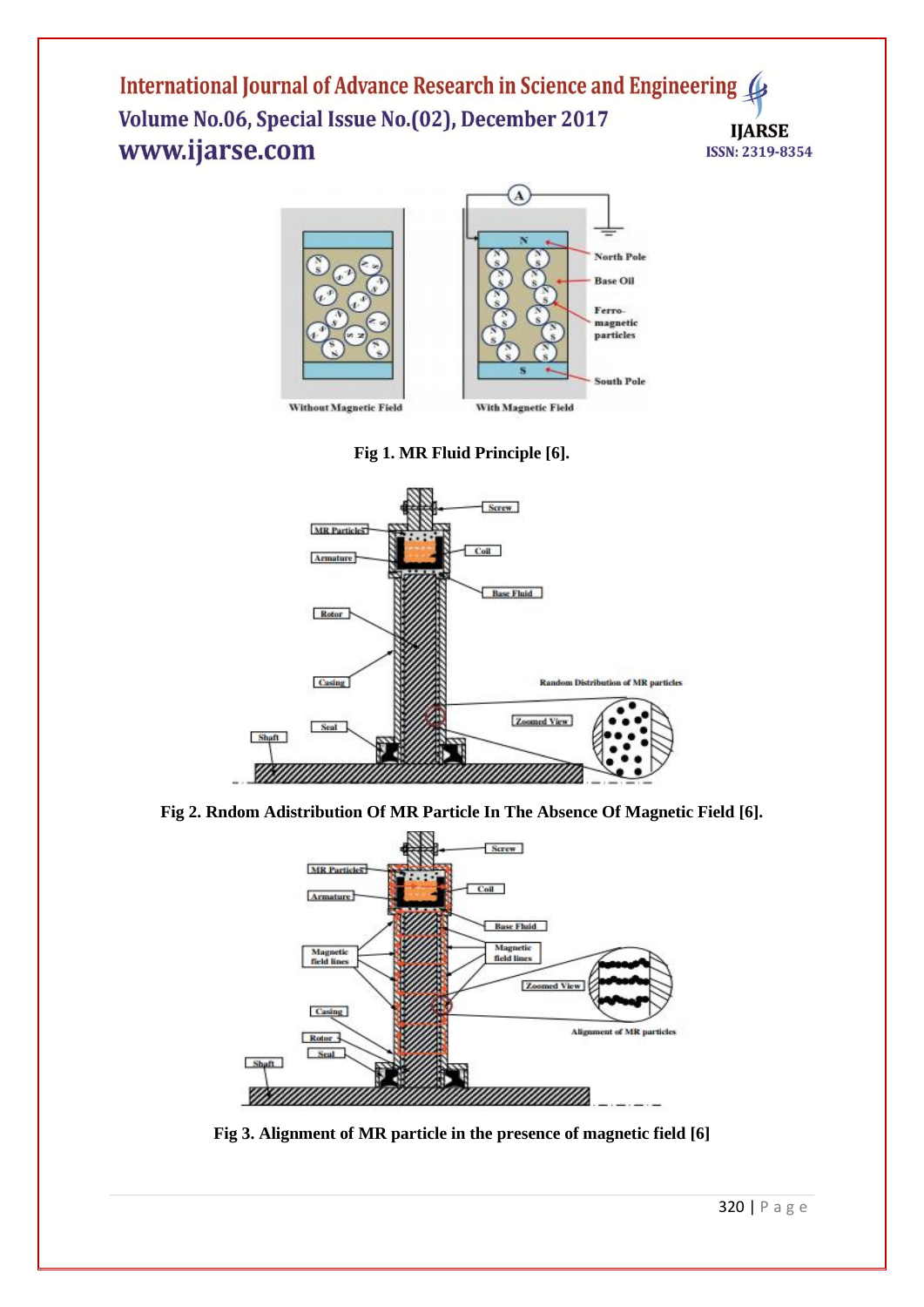## International Journal of Advance Research in Science and Engineering 4 Volume No.06, Special Issue No.(02), December 2017 **IIARSE** www.ijarse.com ISSN: 2319-8354

In our previous study the analysis of Magnetorheological brake with a single low carbon steel disc on Ansys software without considering the effect of magnetic saturation was reported (B-H curve) [7]. In the present study an Ansys APDL code was developed to investigate the effect of B-H curve on magnetic field strength in magnetorheological brake. Higher the relative permeability of the disc material leads to higher magnetic field generation which is subsequently leads to higher braking torque. Therefore iron disc was used as disc material having relative permeability about 5000.

# **II. FEM MODDELING AND TORQUE CALCULATION OF MAGNETORHEOLOGICAL BRAKE**

An APDL code was developed to predict the performance of MR brake. Fig. 4 shows the 2D axi symmetric modelling of MR brake. It is symmetric about the rotational axis. Two dimensional axi symmetric modelling drastically reduces the computational cost. Also there is no tribological contact between the surfaces therefore wear was eliminated up to a great extent.The disc was attached to the shaft therefore disc and shaft was considered as single element for analysis. In order to predict the effect of magnetic saturation on magnetic field strength, Finite element analysis with and without B-H curve was carried out. Current was supplied in order to get the magnetic effect at the disc, housing and MR fluid. PLANE 13 element having four nodes with each nodes having four degree of freedom was used to mesh the geometry. PLANE 13 element have provision to insert B-H curve (using NBUST command) for prediction of magnetic saturation effect on magnetic field strength. The B-H curve used in finite element analysis is shown in Fig.5 [3]. All other input parameter as current (2.5 amp), number of coils (1000), cross sectional area of coil (0.017  $m<sup>2</sup>$ ) was kept same for both the case (without and with B-H curve). The MR fluid gap was acts as a torque arm and kept as 1 mm. EMUNIT command was used to maintain the SI units throughout the analysis. It was assumed that there is no leakage from housing to environment. Therefore flux parallel to the boundaries of the housing was made constrained. The convergence criteria was decided as 0.016. Convergence checking was based on magnetic potential, magnetic field, or magnetic flux density. The free space permeability value was kept as  $\mu_0 = 4\Pi \times 10^{-7}$  H/m. 2D magnetic analysis was carried out by using MAGSOLV command. The relative permeability of various parts of MR brake as Housing, Seals, Bearings, Shaft, Rotor and MR fluid was taken as 100, 1, 100, 5000, 5000 and 8 respectively [8].

The MR fluid follows the Bingham plastic model and the magnitude of the torque developed by MR brake is dependent upon the electric current supplied to the MR fluid as given below [9].

$$
T = 2 \Pi n h_{\tau_{yd}} (r_2^2 - r_1^2) + \frac{4}{3} \eta \Pi n \omega (r_2^3 - r_1^3)
$$
 (1)

Where, T-Torque, n- No. of disc =1, h- MR fluid gap,  $\tau_{y^d}$  - Yield stress,  $r_2$  and  $r_1$  outer and inner radius of disc respectively,  $\Pi$  - kinematic viscosity,  $\omega$  – speed, N- no. of turns, I- current. Yield stress  $\tau_{\alpha}$  is a function of magnetic field intensity  $(H = NI/2h)$  and can be expressed as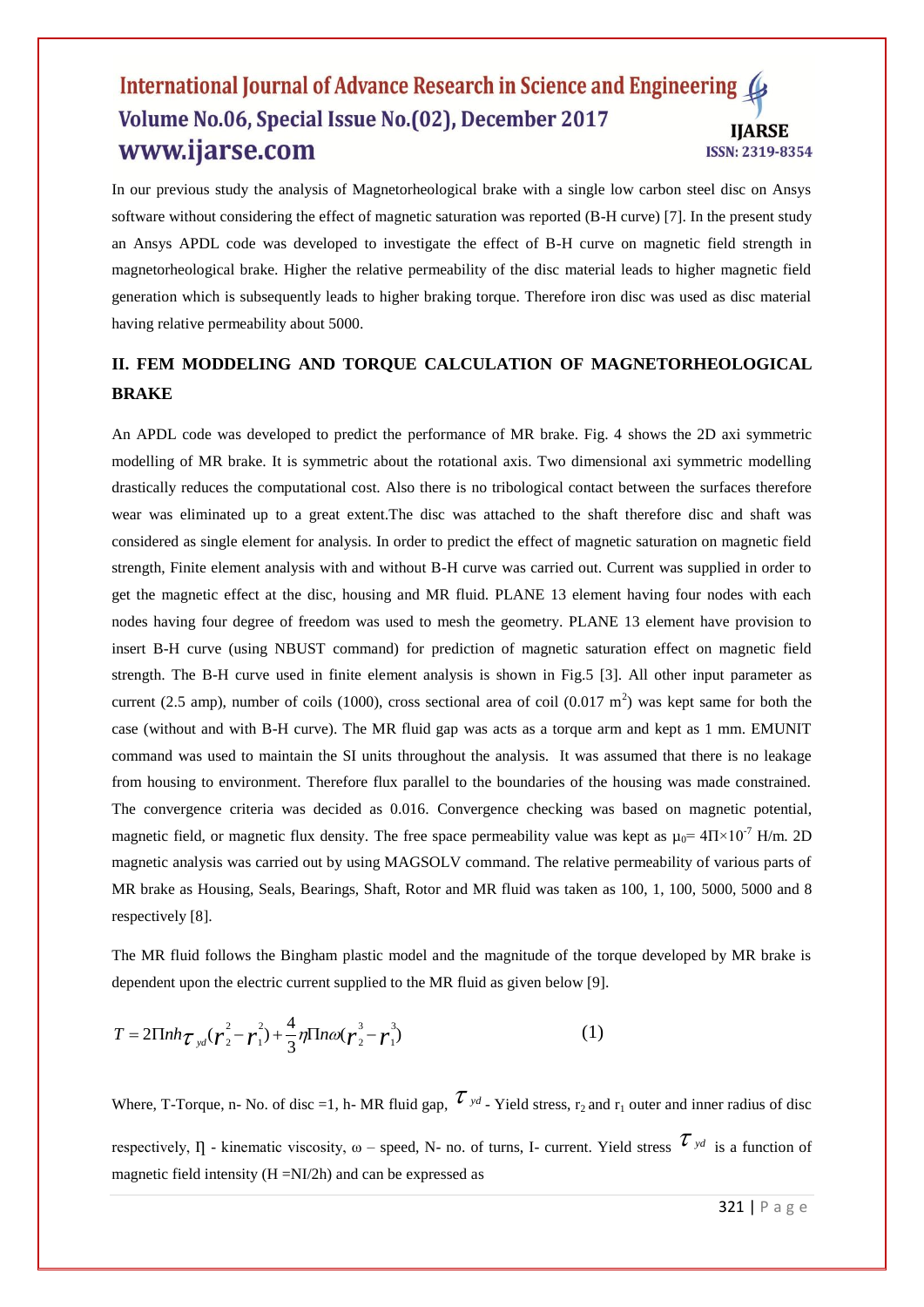International Journal of Advance Research in Science and Engineering Volume No.06, Special Issue No.(02), December 2017 **IIARSE** www.ijarse.com ISSN: 2319-8354

**222**<br> **322** P a given by the state of the state of the state of the state of the state of the state of the state of the state of the state of the state of the state of the state of the state of the state of the state of **ABFA ABFA** 

 $\tau_{\scriptscriptstyle{yd}}$  =  $\alpha_{\scriptscriptstyle{1}}$ *H*<sup>1</sup>

(2)

**Fig 4. Two dimensional axi-symmetric model of MR brake.**



**Fig 5. B-H curve for Finite element analysis.**

## **III. RESULTS AND DISCUSSION**

Fig. 6 and 7 shows the vector plot and nodal plot solution of magnetic flux density without considering the effect of B-H curve. The maximum magnetic flux density (SMX) 1.2056 and 1.4486 Tesla was observed in the vector and nodal plot solution respectively. The vector and nodal plot solution with considering the effect of B-H curve is shown in Fig. 8 and 9. In this case higher value of magnetic flux density was obtained as 1.45032 and 1.73384 Tesla. Therefore it is necessary to provide magnetic saturation condition for analysis of MR brake. The strength of magnetic flux is maximum near the shaft and near periphery of MR brake disc.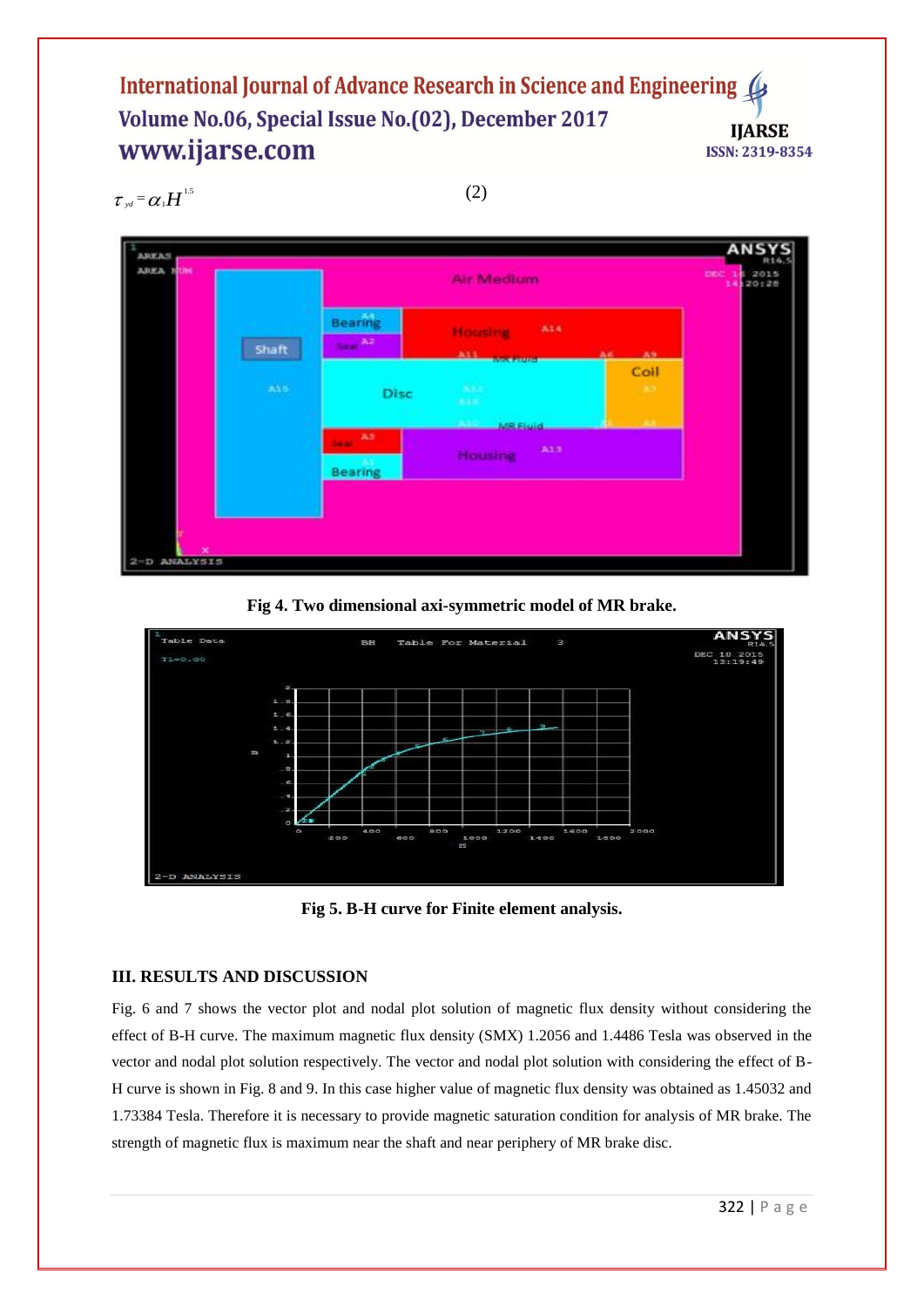International Journal of Advance Research in Science and Engineering 4 Volume No.06, Special Issue No.(02), December 2017 **IJARSE** www.ijarse.com ISSN: 2319-8354



**Fig 6. Magnetic flux density by vector solution (without B-H curve).**



**Fig 7. Magnetic flux density by nodal plot (without B-H curve).**



**Fig 8. Magnetic flux density by vector solution (with B-H curve)**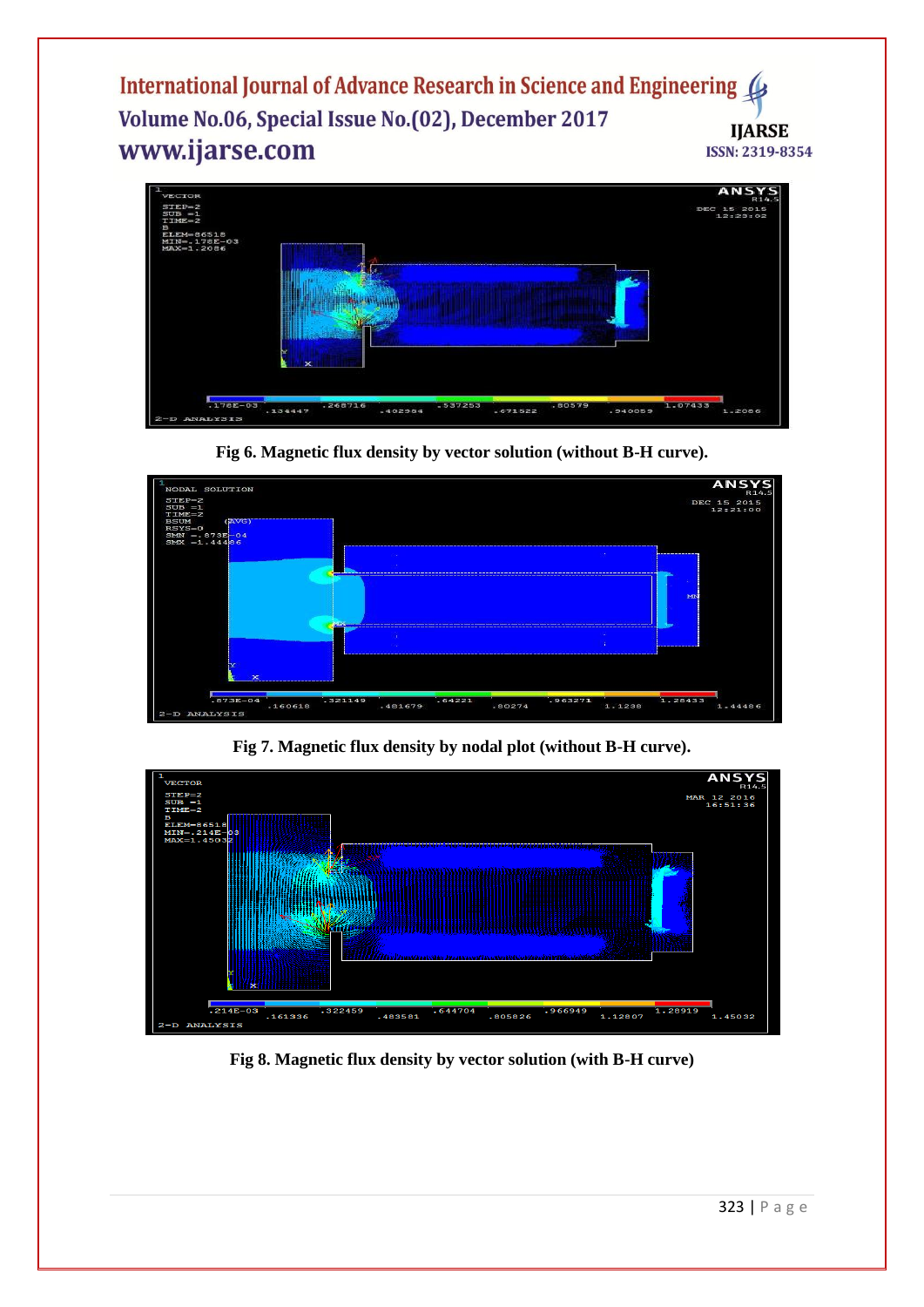International Journal of Advance Research in Science and Engineering 4 Volume No.06, Special Issue No.(02), December 2017 **IIARSE** www.ijarse.com ISSN: 2319-8354



**Fig 9. Magnetic flux density by nodal plot (with B-H curve)** 

(Fig. 10 (a) and (b)) shows the torque variation with increasing current without and with B-H curve respectively. At higher values of current, the torque values saturate as MR fluid saturate after 2.5 amp current. However the torque developed by MR brake is higher by taking B-H curve into account.



**Fig 10. Torque variation with current (a) Without B-H curve (b) With B-H curve**

## **IV. CONCLUSION**

Finite element analysis of MR brake was carried out to investigate the effect of disc material and B-H curve on magnetic flux density and torque and following conclusion was drawn.

- Higher value of relative permeability of disc material is able to generate more magnetic flux density and torque.
- By introducing magnetic saturation (B-H curve) significant increase in braking torque is observed as compared to without magnetic saturation.